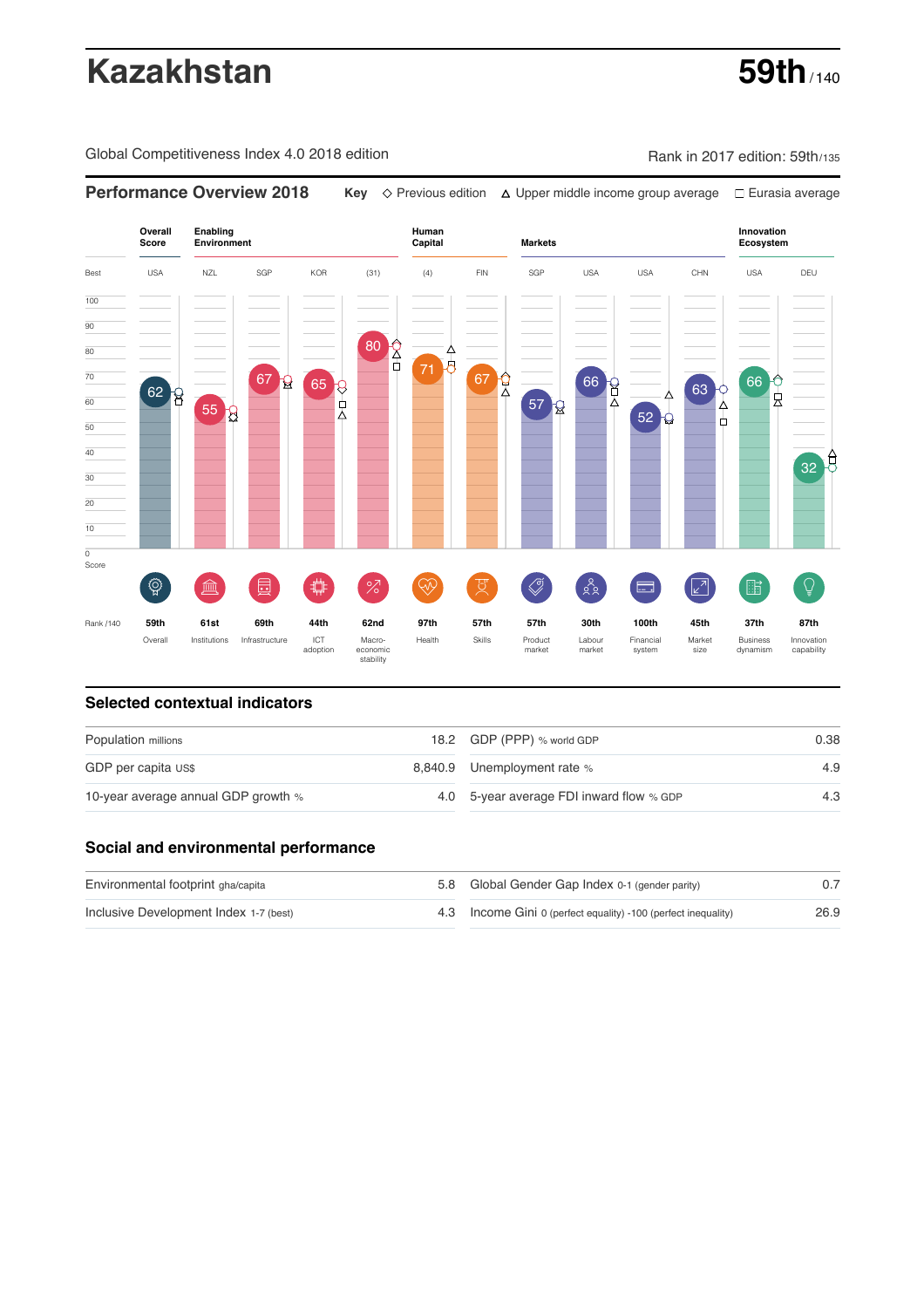# **Kazakhstan 59th**/140

| <b>Index Component</b>                                                   | Value    | Score *                  | Rank/140 | <b>Best Performer</b>       |
|--------------------------------------------------------------------------|----------|--------------------------|----------|-----------------------------|
| Pillar 1: Institutions 0-100 (best)                                      |          | 54.9 ↑                   | 61       | <b>New Zealand</b>          |
| 1.01 Organized crime 1-7 (best)                                          | 5.1      | 67.7 ↑                   | 58       | Finland                     |
| 1.02 Homicide rate /100,000 pop.                                         | 4.8      | $85.4 =$                 | 87       | Multiple (9)                |
| 1.03 Terrorism incidence 0 (very high) -100 (no incidence)               | 99.8     | 99.8 个                   | 75       | Multiple (24)               |
| 1.04 Reliability of police services 1-7 (best)                           | 4.1      | 52.3 $\uparrow$          | 84       | Finland                     |
| 1.05 Social capital 0-100 (high)                                         | 49.2     | 49.2 ↑                   | 81       | Australia                   |
| 1.06 Budget transparency 0-100 (best)                                    | 46.2     | $46.2 =$                 | 90       | Multiple (2)                |
| 1.07 Judicial independence 1-7 (best)                                    | 3.7      | 45.8 ↑                   | 73       | Finland                     |
| 1.08 Efficiency of legal framework in challenging regulations 1-7 (best) | 3.4      | 39.5 个                   | 65       | Finland                     |
| 1.09 Freedom of the press 0-100 (worst)                                  | 54.4     | 45.6 ↓                   | 130      | Norway                      |
| 1.10 Burden of government regulation 1-7 (best)                          | 3.7      | 45.3 ↑                   | 48       | Singapore                   |
| 1.11 Efficiency of legal framework in settling disputes 1-7 (best)       | 3.7      | 45.0 ↓                   | 70       | Singapore                   |
| 1.12 E-Participation Index 0-1 (best)                                    | 0.84     | 83.7 ↑                   | 41       | Multiple (3)                |
| 1.13 Future orientation of government 1-7 (best)                         | 4.1      | 52.1 $\uparrow$          | 39       | Singapore                   |
| 1.14 Incidence of corruption 0-100 (best)                                | 31.0     | 31.0 $\uparrow$          | 102      | New Zealand                 |
| 1.15 Property rights 1-7 (best)                                          | 4.1      | $51.9$ ↑                 | 83       | Finland                     |
| 1.16 Intellectual property protection 1-7 (best)                         | 4.0      | 49.9 ↑                   | 74       | Finland                     |
| 1.17 Quality of land administration 0-30 (best)                          | 17.0     | 56.7 ↑                   | 60       | Singapore                   |
| 1.18 Strength of auditing and reporting standards 1-7 (best)             | 4.1      | 52.4 $\uparrow$          | 100      | Finland                     |
| 1.19 Conflict of interest regulation 0-10 (best)                         | 8.0      | 80.0 个                   | 11       | Multiple (2)                |
| 1.20 Shareholder governance 0-10 (best)                                  | 9.0      | $90.0 \text{ } \Upsilon$ | 1        | Kazakhstan                  |
| 圓<br>Pillar 2: Infrastructure 0-100 (best)                               |          | 67.3 ↑                   | 69       | Singapore                   |
| 2.01 Road connectivity index 0-100 (best)                                | 69.0     | $69.0 =$                 | 59       | <b>United States</b>        |
| 2.02 Quality of roads 1-7 (best)                                         | 3.2      | 37.1 $\uparrow$          | 106      | Singapore                   |
| 2.03 Railroad density km of roads/square km                              | 5.7      | $14.2 =$                 | 64       | Multiple (20)               |
| 2.04 Efficiency of train services 1-7 (best)                             | 4.3      | $55.5$ ↑                 | 34       | Switzerland                 |
| 2.05 Airport connectivity score                                          | 33,808.6 | 46.4 ↓                   | 72       | Multiple (8)                |
| 2.06 Efficiency of air transport services 1-7 (best)                     | 4.4      | 55.9 ↓                   | 82       | Singapore                   |
| 2.07 Liner Shipping Connectivity Index 0-157.1 (best)                    | n/a      | n/a                      | n/a      | Multiple (4)                |
| 2.08 Efficiency of seaport services 1-7 (best)                           | 3.5      | 41.1 ↑                   | 92       | Singapore                   |
| 2.09 Electrification rate % pop.                                         | 100.0    | $100.0 =$                | 1        | Multiple (66)               |
| 2.10 Electric power transmission and distribution losses % output        | 4.9      | 99.1 ↑                   | 19       | Multiple (9)                |
| 2.11 Exposure to unsafe drinking water % pop.                            | 8.8      | $93.0 =$                 | 56       | Multiple (23)               |
| 2.12 Reliability of water supply 1-7 (best)                              | 4.7      | 61.0 $\uparrow$          | 73       | Switzerland                 |
| Pillar 3: ICT adoption 0-100 (best)                                      |          | 64.9 ↑                   | 44       | Korea, Rep.                 |
| 3.01 Mobile-cellular telephone subscriptions /100 pop.                   | 145.4    | $100.0 =$                | 21       | Multiple (68)               |
| 3.02 Mobile-broadband subscriptions /100 pop.                            | 75.1     | n/a                      | 60       | <b>United Arab Emirates</b> |
| 3.03 Fixed-broadband Internet subscriptions /100 pop.                    | 14.1     | 28.3 ↑                   | 61       | Switzerland                 |
| 3.04 Fibre Internet subscriptions /100 pop.                              | 6.7      | n/a                      | 29       | Korea, Rep.                 |
| 3.05 Internet users % pop.                                               | 74.6     | 74.6 ↑                   | 45       | Iceland                     |
| ℅<br>Pillar 4: Macroeconomic stability 0-100 (best)                      |          | 80.3 $\downarrow$        | 62       | Multiple (31)               |
| 4.01 Inflation annual % change                                           | 11.0     | 80.6 ↓                   | 124      | Multiple (74)               |
| 4.02 Debt dynamics 0-100 (best)                                          | 80.0     | 80.0 个                   | 43       | Multiple (36)               |
| Pillar 5: Health 0-100 (best)                                            |          | 70.8 个                   | 97       | Multiple (4)                |
| 5.01 Healthy life expectancy years                                       | 62.7     | 70.8 ↑                   | 96       | Multiple (4)                |
| ¤<br>Pillar 6: Skills 0-100 (best)                                       |          | 67.0 $\sqrt{ }$          | 57       | <b>Finland</b>              |
| 6.01 Mean years of schooling Years                                       | 11.0     | $73.3 =$                 | 40       | Finland                     |
| 6.02 Extent of staff training 1-7 (best)                                 | 3.8      | 46.4 ↓                   | 76       | Switzerland                 |
| 6.03 Quality of vocational training 1-7 (best)                           | 3.7      | 45.8 个                   | 92       | Switzerland                 |
| 6.04 Skillset of graduates 1-7 (best)                                    | 3.7      | 45.4 $\sqrt{ }$          | 93       | Switzerland                 |
| 6.05 Digital skills among population 1-7 (best)                          | 4.6      | 60.8 $\uparrow$          | 47       | Sweden                      |
| 6.06 Ease of finding skilled employees 1-7 (best)                        | 3.9      | 48.3 ↓                   | 87       | <b>United States</b>        |
| 6.07 School life expectancy Years                                        | 15.0     | 83.5 个                   | 53       | Multiple (9)                |
| 6.08 Critical thinking in teaching 1-7 (best)                            | 3.7      | 45.3 ↑                   | 45       | <b>United States</b>        |
| 6.09 Pupil-to-teacher ratio in primary education Ratio                   | 18.6     | 78.6 ↓                   | 73       | Multiple (6)                |